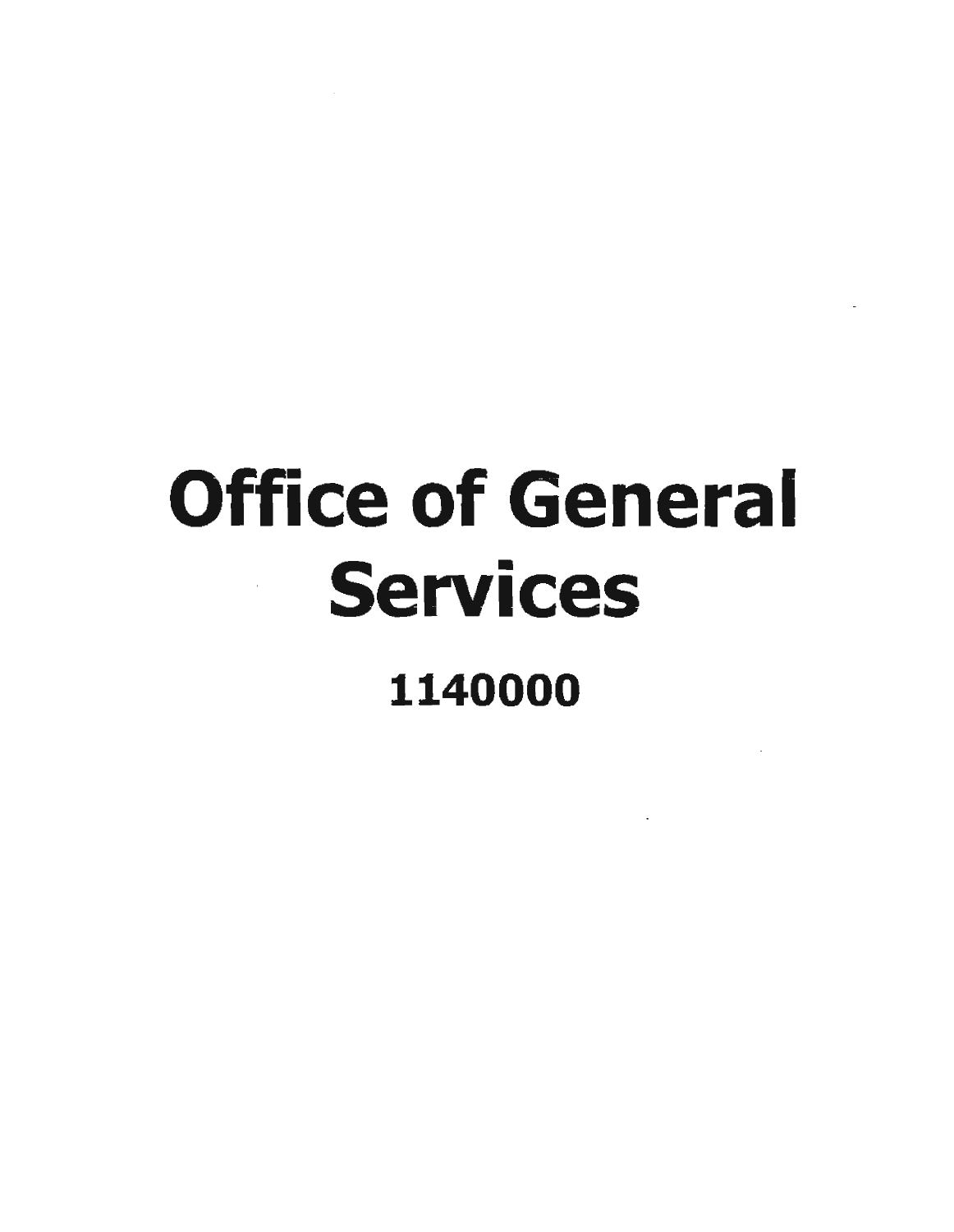AC 3272-S (Effective 4112)

#### FORM B

| <b>New York State Consultant Services</b>      |
|------------------------------------------------|
| <b>Contractor's Annual Employment Report</b>   |
| Bonart Bariad: April 1, 2017 to March 31, 2018 |

Report Period: April 1, 2017 to March 31 , 2018

Contracting State Agency Name: New York State Office of General Services Contract Number: C003470 Agency Business Unit: Contract Term: 11/12/2013 to 11/11/2018 Agency Department  $|D:1140.000$ Contractor Name: Toski & Co., CPAs, P.C. Contractor Address: 6390 Main Street, Suite 200, Williamsville, New York 14221 Description of Services Being Provided: Accounting and auditing services for Design & Construction Group Scope of Contract (Choose one that best fits): D Analysis D Evaluation D Research D Training □ Data Processing □ Computer Programming □ Other IT consulting 0 Engineering 0 Architect Services D Surveying D Environmental Services  $\Box$  Health Services  $\Box$  Mental Health Services D Accounting D Auditing D Paralegal D Legal D Other Consulting Number of Number of Amount Payable Employment Category Employees Hours Worked Under the Contract 13-2011 02 Auditors 1.210.95 **\$75.349.45**  $0.00$  0.00 \$0.00  $0.00$  ...  $0.00$  ...  $0.00$  ...  $0.00$  ...  $0.00$  ...  $0.00$  $0.00$   $0.00$  \$0.00  $0.00$  \$0.00 \$0.00 0.00 \$0.00 \$0.00 0.00 \$0.00 0.00 \$0.00 \$0.00 0.00 \$0.00 \$0.00  $0.00$  \$0.00 \$0.00  $0.00$   $0.00$  \$0.00  $0.00$   $0.00$  \$0.00 0.00 \$0.00 \$0.00 Total this Page 1,210.95 \$75,349.45 Grand Total 3,00 3,00 1,210 \$75,349.45

Name of person who prepared this report: Douglas E. Zimmerman, CPA

Title: Managing Director

Preparer's Signature:

Date Prepared: 4/25/2018

Phone #: (716) 634-0700

(Use additional pages, if necessary)

Page 1 of 1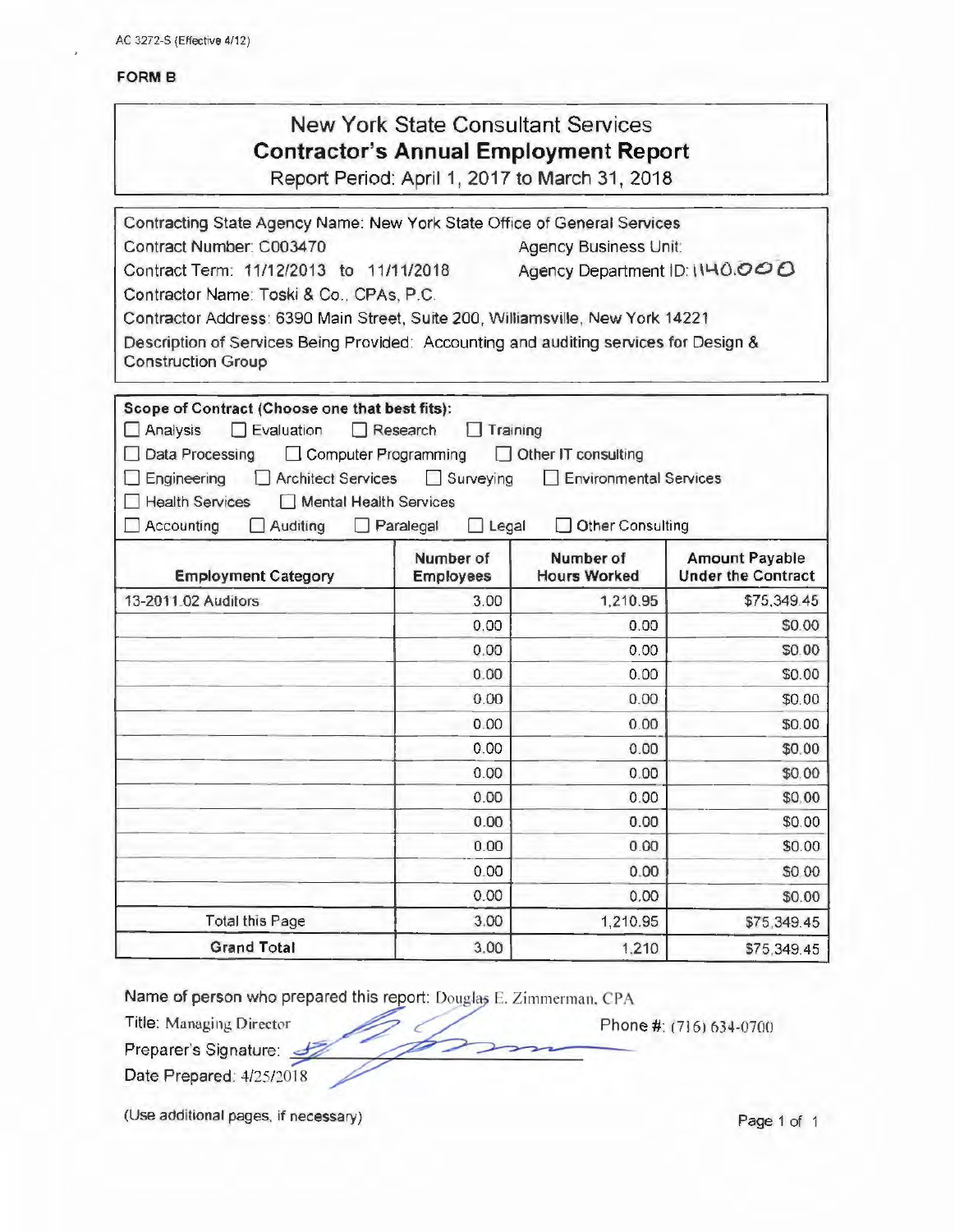FORM B CONSERVERSE CONSERVERSE OSCIDE ON A SECURE ONLY 2000 ON A SECURE ON A SECURE ON A SECURE ON A SECURE ONLY 2000 ONLY 2000 ONLY 2000 ONLY 2000 ONLY 2000 ONLY 2000 ONLY 2000 ONLY 2000 ONLY 2000 ONLY 2000 ONLY 2000 ONLY Reporting Code: Categorv Code:

## State Consultant Services Contractor's Annual Employment Report

#### Report Period: April 1, 2017 to March 31, 2018

| Contracting State Agency Name: NYS Office of General Services                         | Agency Code: OGS |  |  |  |
|---------------------------------------------------------------------------------------|------------------|--|--|--|
| Contract Number: PB031AB                                                              |                  |  |  |  |
| Contract Term: 09/01/2017 to 9/01/2018                                                | 1140000          |  |  |  |
| Contractor Name: KPMG LLP                                                             |                  |  |  |  |
| Contractor Address: 515 Broadway, Albany, NY, 12207                                   |                  |  |  |  |
| Description of Services Being Provided: Enterprise-wide Human Resource Transformation |                  |  |  |  |
| Project.                                                                              |                  |  |  |  |
|                                                                                       |                  |  |  |  |

| Scope of Contract (Choose one that best fits):<br>Analysis $\Box$ Evaluation $\Box$ Research $\Box$ Training $\Box$<br>Computer Programming $\Box$ Other IT consulting $\boxtimes$<br>Data Processing $\Box$<br>Engineering $\Box$ Architect Services $\Box$ Surveying $\Box$ Environmental Services $\Box$<br>Health Services     Mental Health Services    <br>Auditing $\Box$ Paralegal $\Box$<br>Other Consulting $\square$<br>Accounting $\Box$<br>Legal $\Box$ |                     |                        |                                      |  |
|----------------------------------------------------------------------------------------------------------------------------------------------------------------------------------------------------------------------------------------------------------------------------------------------------------------------------------------------------------------------------------------------------------------------------------------------------------------------|---------------------|------------------------|--------------------------------------|--|
| O*Net Employment Category<br>(see O*Net on-line at online.onetcenter.org)                                                                                                                                                                                                                                                                                                                                                                                            | Number of Employees | Number of Hours Worked | Amount Payable Under<br>the Contract |  |
| 13-1111.0 - Management Analysts                                                                                                                                                                                                                                                                                                                                                                                                                                      | 21                  | 9532.25                | \$1,934,965.00                       |  |
|                                                                                                                                                                                                                                                                                                                                                                                                                                                                      |                     |                        |                                      |  |
|                                                                                                                                                                                                                                                                                                                                                                                                                                                                      |                     |                        |                                      |  |
|                                                                                                                                                                                                                                                                                                                                                                                                                                                                      |                     |                        |                                      |  |
|                                                                                                                                                                                                                                                                                                                                                                                                                                                                      |                     |                        |                                      |  |
|                                                                                                                                                                                                                                                                                                                                                                                                                                                                      |                     |                        |                                      |  |
|                                                                                                                                                                                                                                                                                                                                                                                                                                                                      |                     |                        |                                      |  |
|                                                                                                                                                                                                                                                                                                                                                                                                                                                                      |                     |                        |                                      |  |
| Total this page                                                                                                                                                                                                                                                                                                                                                                                                                                                      | 21                  | 9532.25                | \$1,934,965.00                       |  |
| <b>Grand Total</b>                                                                                                                                                                                                                                                                                                                                                                                                                                                   | 21                  | 9532.25                | \$1,934,965.00                       |  |

Name of person who prepared this report: Geoff Plante

per 11 res peante Preparer's Signature

Title: Partner **Phone #: 518-427-4810** 

Date Prepared: 5/10/2018

Use additional pages if necessary) example of the example of the example of the example of the example of the example of the example of the example of the example of the example of the example of the example of the example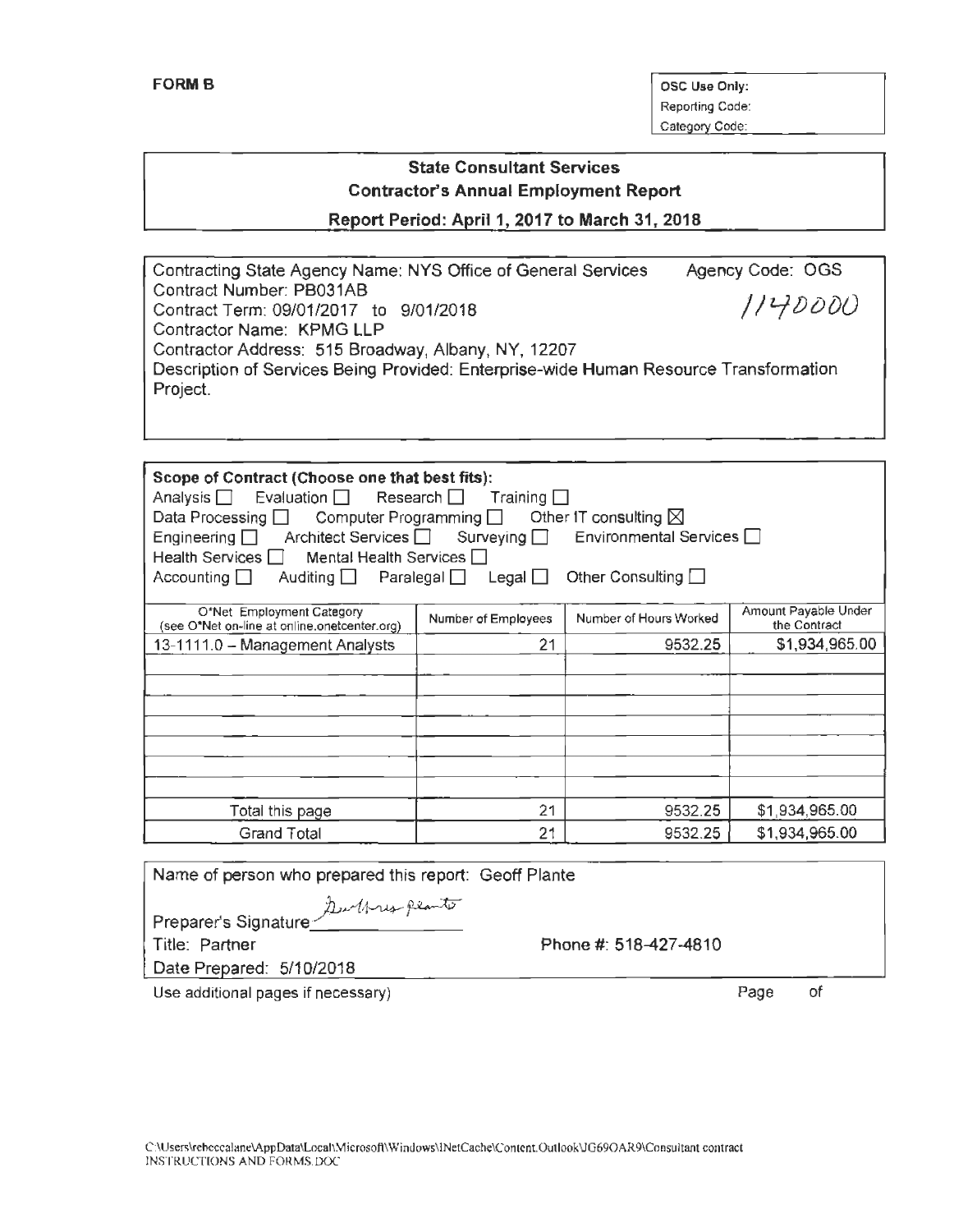FORM B OSC Use Only: Reporting Code: Category Code:

## State Consultant Services Contractor's Annual Employment Report

Report Period: April 1, 2017 to March 31, 2018

| Contracting State Agency Name: NYS OGS PBITS / NYS OGS            | Agency Code: 1140000 |
|-------------------------------------------------------------------|----------------------|
| Contract Number: PB060AA                                          |                      |
| Contract Term: 9/09/2015 to 9/08/2018                             |                      |
| Contractor Name: GENESYS Consulting Services, Inc.                |                      |
| Contractor Address: 1 Marcus Blvd, Suite 102, Albany, NY 12205    |                      |
| Description of Services Being Provided: Project Based IT Services |                      |
|                                                                   |                      |

| Scope of Contract (Choose one that best fits):<br>Analysis <b>be</b> Evaluation <b>be</b> Research <b>be</b> Training <b>be</b><br>Data Processing $\Box$ Computer Programming $\boxtimes$ Other IT consulting $\Box$<br>Engineering □ Architect Services □ Surveying □ Environmental Services □<br>Health Services   Mental Health Services  <br>Accounting <u>Dialand Auditing</u> Dialana Paralegal Dialand Legal Dial |                     | Other Consulting $\Box$ |                                      |
|---------------------------------------------------------------------------------------------------------------------------------------------------------------------------------------------------------------------------------------------------------------------------------------------------------------------------------------------------------------------------------------------------------------------------|---------------------|-------------------------|--------------------------------------|
| <b>Employment Category</b>                                                                                                                                                                                                                                                                                                                                                                                                | Number of Employees | Number of Hours Worked  | Amount Payable Under<br>the Contract |
|                                                                                                                                                                                                                                                                                                                                                                                                                           | 0                   | 0                       | \$0.00                               |
|                                                                                                                                                                                                                                                                                                                                                                                                                           |                     |                         |                                      |
|                                                                                                                                                                                                                                                                                                                                                                                                                           |                     |                         |                                      |
|                                                                                                                                                                                                                                                                                                                                                                                                                           |                     |                         |                                      |
|                                                                                                                                                                                                                                                                                                                                                                                                                           |                     |                         |                                      |
|                                                                                                                                                                                                                                                                                                                                                                                                                           |                     |                         |                                      |
| Total this page                                                                                                                                                                                                                                                                                                                                                                                                           | 0                   | 0                       | \$0.00                               |
| <b>Grand Total</b>                                                                                                                                                                                                                                                                                                                                                                                                        | Ω                   | O                       | \$0.00                               |

| Name of person who prepared this report: Crista Maiello                                                   |                       |
|-----------------------------------------------------------------------------------------------------------|-----------------------|
| Preparer's Signature: $\int \iota \iota \Delta t \cdot \gamma \eta_{\mu \mu \nu} \iota \iota \lambda \nu$ |                       |
| Title: Controller                                                                                         | Phone #: 518-459-9500 |
| Date Prepared: 5/02/2018                                                                                  |                       |
| Use additional pages if necessary)                                                                        | Page 1 of 1           |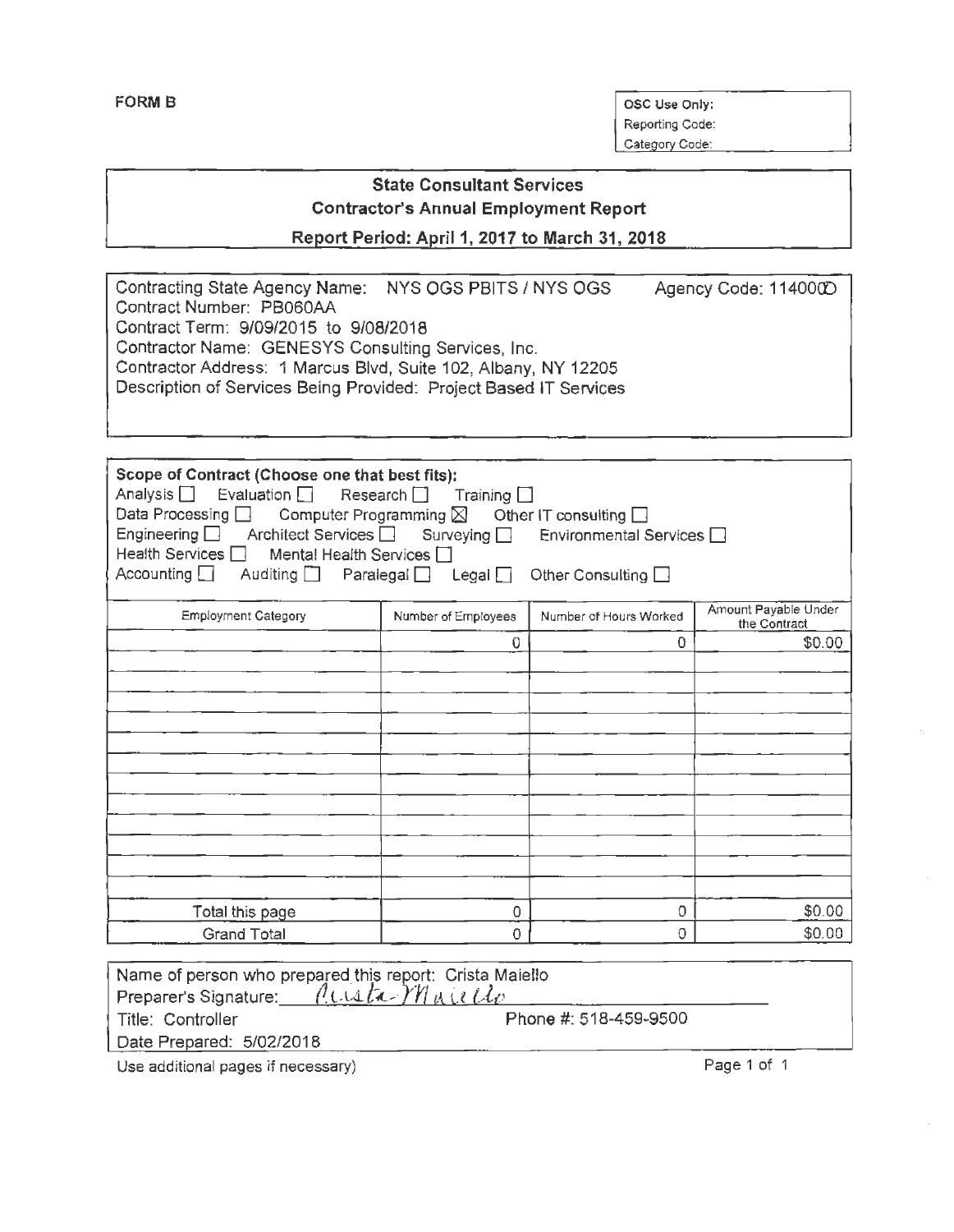FORM B

OSC Use Only: Reporting Code: Category Code:

#### **State Consultant Services** Contractor's Annual Employment Report

Report Period: April 1, 2017 to March 31, 2018

Contracting State Agency Name: Agency Code: 1140000 NYS OGS Contract Number, PH65773 Contract Term: 10/01/2012 to 09/30/2018 Contractor Name: IIT Inc. Contractor Address 6 CORNISH COURT, SUITE 101, HUNTINGTON STATION, NY 11746 Description of Services Being Provided: IT Services

| Scope of Contract (Choose one that best fits):<br>Analysis <sup>1</sup> Evaluation <sup>1</sup> Research <sup>1</sup> Training <sup>1</sup><br>Data Processing $\Box$ Computer Programming $\boxtimes$ Other IT consulting $\Box$<br>Engine and g _ All Acchitect Services [ ] Surveying [ ] Environmental Services [ ]<br>Health Services <sup>1</sup> Mental Health Services <sup>1</sup><br>Accounting Auditing <b>F</b> Paralegal egal cegal Other Consulting |                     |                        |                                      |
|-------------------------------------------------------------------------------------------------------------------------------------------------------------------------------------------------------------------------------------------------------------------------------------------------------------------------------------------------------------------------------------------------------------------------------------------------------------------|---------------------|------------------------|--------------------------------------|
| Entbibyment Category                                                                                                                                                                                                                                                                                                                                                                                                                                              | Number of Employees | Number of Hours Worked | Amount Payable Under<br>the Contract |
|                                                                                                                                                                                                                                                                                                                                                                                                                                                                   |                     |                        |                                      |
| 15-1131.00 Computer Programmers                                                                                                                                                                                                                                                                                                                                                                                                                                   |                     | 800,00                 | 56728.00                             |
| Total this page                                                                                                                                                                                                                                                                                                                                                                                                                                                   |                     | 800.00                 | 56728.00                             |

| Name of person who prepared this report: Dinesh Gulati |                           |
|--------------------------------------------------------|---------------------------|
| Preparer's Signature. _ du Incali-                     |                           |
| Title: Managing Director                               | Phone #: 631-254-8600 215 |
| Date Preparent, 4/17/2018                              |                           |

Use additional pages if necessary).

Page 1 of 1